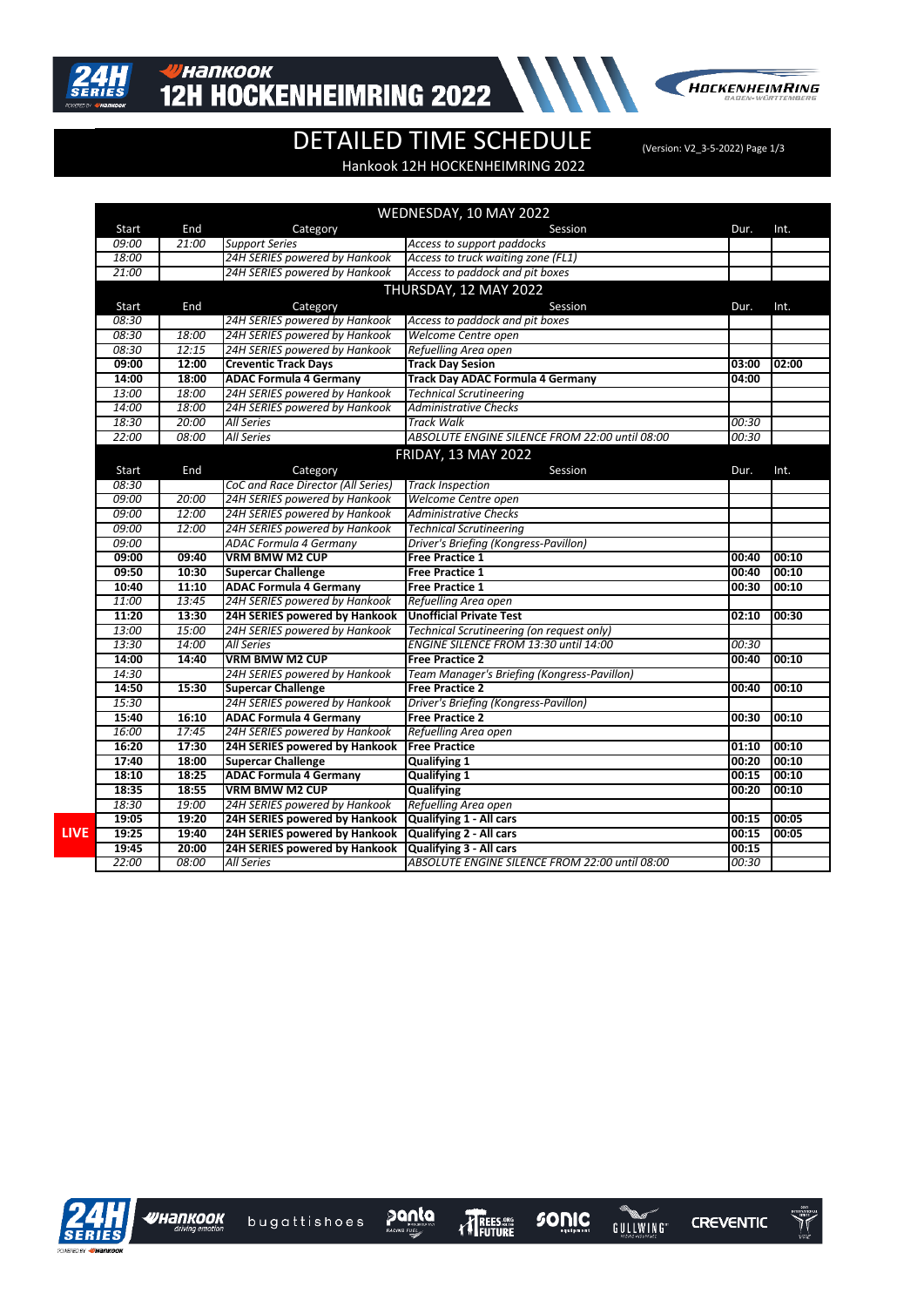

## **ИНАПКООК 12H HOCKENHEIMRING 2022**



## DETAILED TIME SCHEDULE (Version: V2\_3-5-2022) Page 2/3

Hankook 12H HOCKENHEIMRING 2022

|             |          |       |                                    | SATURDAY, 14 MAY 2022                          |       |          |
|-------------|----------|-------|------------------------------------|------------------------------------------------|-------|----------|
|             | Start    | End   | Category                           | Session                                        | Dur.  | Int.     |
|             | 08:30    |       | CoC and Race Director (All Series) | <b>Track Inspection</b>                        |       |          |
|             | 09:00    | 20:00 | 24H SERIES powered by Hankook      | Welcome Centre open                            |       |          |
|             | 09:00    | 09:15 | <b>ADAC Formula 4 Germany</b>      | <b>Qualifying 2</b>                            | 00:15 | 00:10    |
|             | 09:25    | 09:45 | <b>Supercar Challenge</b>          | <b>Qualifying 2</b>                            | 00:20 | 00:15    |
|             | 09:35    |       | <b>VRM BMW M2 CUP</b>              | All cars ready in pre-grid                     |       | 00:14    |
|             | 09:49    |       | <b>VRM BMW M2 CUP</b>              | Pit Exit open                                  |       | 00:03    |
|             | 09:52    |       | <b>VRM BMW M2 CUP</b>              | Pit Exit closed                                |       | 00:00    |
|             | 09:52    |       | <b>VRM BMW M2 CUP</b>              | 5 min. board                                   |       | 00:02    |
|             | 09:54    |       | <b>VRM BMW M2 CUP</b>              | 3 min. board                                   |       | 00:02    |
|             | 09:56    |       | <b>VRM BMW M2 CUP</b>              | 1 min. board                                   |       | 00:00:30 |
| <b>LIVE</b> | 09:56:30 |       | <b>VRM BMW M2 CUP</b>              | 30 sec. board                                  |       | 00:00:30 |
|             | 09:57    |       | <b>VRM BMW M2 CUP</b>              | Green flag - Start of one Formation lap        |       | 00:03    |
|             | 10:00    | 11:00 | <b>VRM BMW M2 CUP</b>              | Race 1 (1 hour, Rolling Start)                 | 01:00 | 00:15    |
|             | 11:05    |       | <b>VRM BMW M2 CUP</b>              | All cars to Parc Fermé Area                    |       |          |
|             | 11:10    |       | <b>VRM BMW M2 CUP</b>              | Podium                                         |       |          |
|             | 10:50    |       | ADAC Formula 4 Germany             | All cars ready in pre-grid                     |       | 00:14    |
|             | 11:04    |       | <b>ADAC Formula 4 Germany</b>      | Pit Exit open                                  |       | 00:03    |
|             | 11:07    |       | ADAC Formula 4 Germany             | Pit Exit closed                                |       | 00:00    |
|             | 11:07    |       | ADAC Formula 4 Germany             | 5 min. board                                   |       | 00:02    |
|             | 11:09    |       | ADAC Formula 4 Germany             | 3 min. board                                   |       | 00:02    |
|             | 11:11    |       | <b>ADAC Formula 4 Germany</b>      | 1 min. board                                   |       | 00:00:30 |
| <b>LIVE</b> | 11:11:30 |       | ADAC Formula 4 Germany             | 30 sec. board                                  |       | 00:00:30 |
|             | 11:12    |       | <b>ADAC Formula 4 Germany</b>      | Green flag - Start of one Formation lap        |       | 00:03    |
|             | 11:15    | 11:45 | <b>ADAC Formula 4 Germany</b>      | Race 1 (30 minutes, standing start)            | 00:30 | 00:15    |
|             | 11:50    |       | ADAC Formula 4 Germany             | All cars to Parc Fermé Area                    |       |          |
|             | 11:55    |       | ADAC Formula 4 Germany             | Podium                                         |       |          |
|             | 11:35    |       | Supercar Challenge                 | All cars ready in pre-grid                     |       | 00:14    |
|             | 11:49    |       | Supercar Challenge                 | Pit Exit open                                  |       | 00:03    |
|             | 11:52    |       | <b>Supercar Challenge</b>          | Pit Exit closed                                |       | 00:00    |
|             | 11:52    |       | Supercar Challenge                 | 5 min. board                                   |       | 00:02    |
|             | 11:54    |       | Supercar Challenge                 | 3 min. board                                   |       | 00:02    |
|             | 11:56    |       | <b>Supercar Challenge</b>          | 1 min. board                                   |       | 00:00:30 |
| <b>LIVE</b> | 11:56:30 |       | Supercar Challenge                 | 30 sec. board                                  |       | 00:00:30 |
|             | 11:57    |       | Supercar Challenge                 | Green flag - Start of one Formation lap        |       | 00:03    |
|             | 12:00    | 13:00 | <b>Supercar Challenge</b>          | Race 1 (1 hour, Rolling Start)                 | 01:00 | 00:45    |
|             | 13:05    |       | Supercar Challenge                 | All cars to Parc Fermé Area                    |       |          |
|             | 13:10    |       | <b>Supercar Challenge</b>          | Podium                                         |       |          |
|             | 12:50    | 20:00 | 24H SERIES powered by Hankook      | Refuelling Area open                           |       |          |
|             | 13:05    |       | 24H SERIES powered by Hankook      | Pit Exit open                                  |       | 00:07    |
|             | 13:12    |       | 24H SERIES powered by Hankook      | Pit Exit closed                                |       | 00:00    |
|             | 13:15    | 13:45 | <b>All Series</b>                  | ENGINE SILENCE FROM 13:15 until 13:45          | 00:30 |          |
|             | 13:42    |       | 24H SERIES powered by Hankook      | 10 min. Board                                  |       | 00:05    |
|             | 13:47    |       | 24H SERIES powered by Hankook      | 5 min. board                                   |       | 00:02    |
|             | 13:49    |       | 24H SERIES powered by Hankook      | 3 min. board                                   |       | 00:02    |
|             | 13:51    |       | 24H SERIES powered by Hankook      | 1 min. board                                   |       | 00:00:30 |
|             | 13:51:30 |       | 24H SERIES powered by Hankook      | 30 sec. board                                  |       | 00:00:30 |
|             | 13:52    |       | 24H SERIES powered by Hankook      | Green flag - Start of one Formation lap        |       | 00:03    |
|             | 13:55    | 20:00 | 24H SERIES powered by Hankook      | Race Part 1 (06:05 hours, Rolling Start)       | 06:05 |          |
|             | 20:05    |       | 24H SERIES powered by Hankook      | All cars go straight into intervention area    |       |          |
|             | 20:30    |       | 24H SERIES powered by Hankook      | <b>Start intervention break</b>                |       |          |
|             | 22:00    | 08:00 | <b>All Series</b>                  | ABSOLUTE ENGINE SILENCE FROM 22:00 until 08:00 | 00:30 |          |